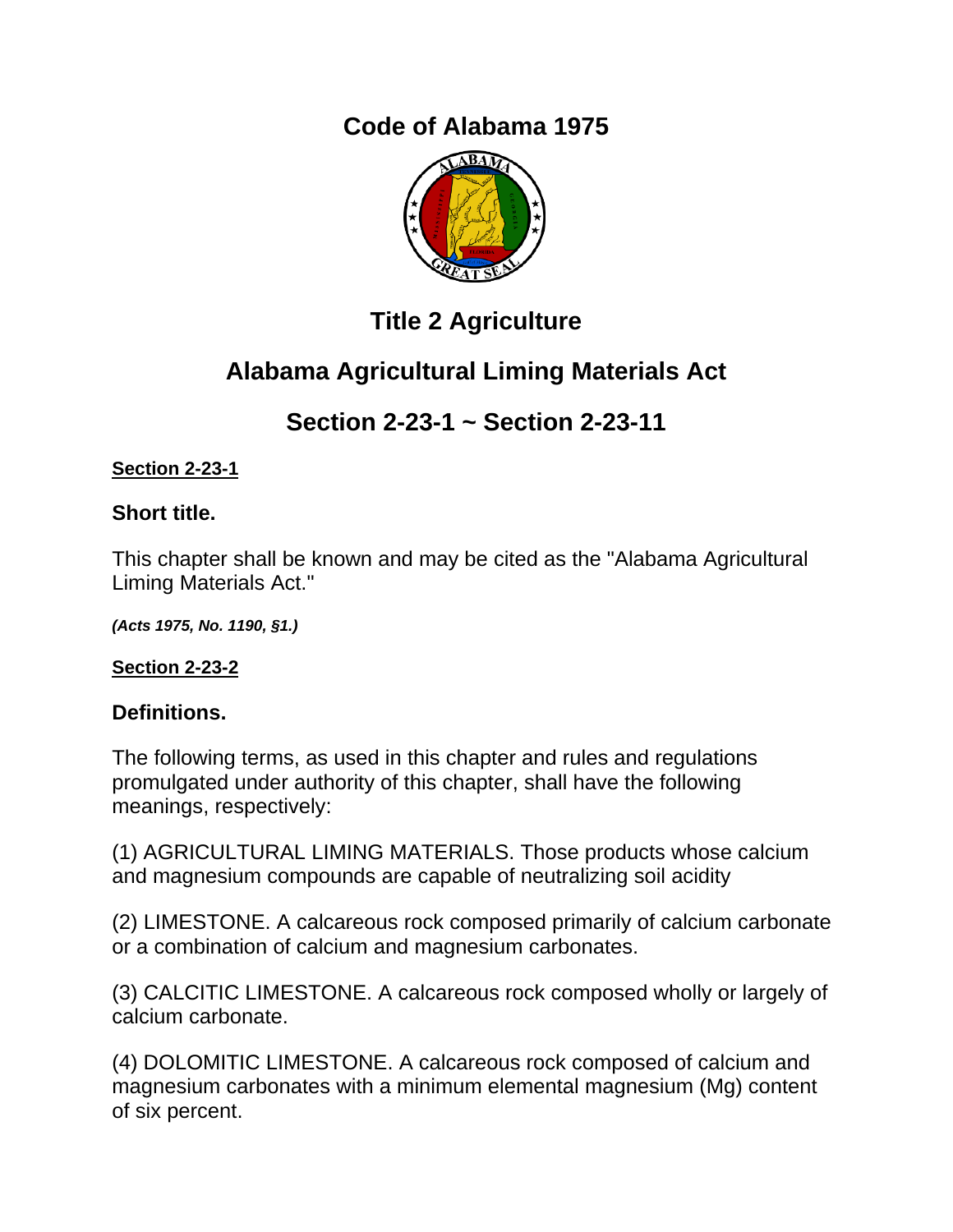(5) BURNT LIME. A material made from limestone which consists essentially of calcium oxide or a combination of calcium and magnesium oxides.

(6) HYDRATED LIME. A material made from burnt lime which consists essentially of calcium hydroxide or a combination of calcium hydroxide with magnesium oxide and/or magnesium hydroxide.

(7) CHALK. A soft, friable, loosely consolidated material composed largely of calcium carbonate.

(8) GROUND SHELLS. A product obtained by the grinding of shells of mollusks and which shall carry the name of mollusk origin.

(9) INDUSTRIAL BY-PRODUCT USED AS LIMING MATERIALS. Any industrial by-product containing calcium or calcium and magnesium in forms that will neutralize acidity.

(10) BRAND. The term, designation, trademark, product name or the specific designation under which an individual or type of agricultural liming material as defined in this section is offered for sale.

(11) FINENESS. The percentage by weight of the material which will pass U.S. standard sieves of specified sizes.

(12) CALCIUM CARBONATE EQUIVALENT. The acid neutralizing capacity of an agricultural liming material expressed as weight percentage of calcium carbonate.

(13) TON. Two thousand pounds avoirdupois.

(14) PERCENT or PERCENTAGE. By weight.

(15) BULK. Non-packaged form.

(16) LABEL. Any written or printed matter on or attached to the package or delivery ticket which accompanies a bulk shipment.

(17) COMMISSIONER. The Commissioner of Agriculture and Industries of the State of Alabama.

(18) BOARD. The Board of Agriculture and Industries of the State of Alabama.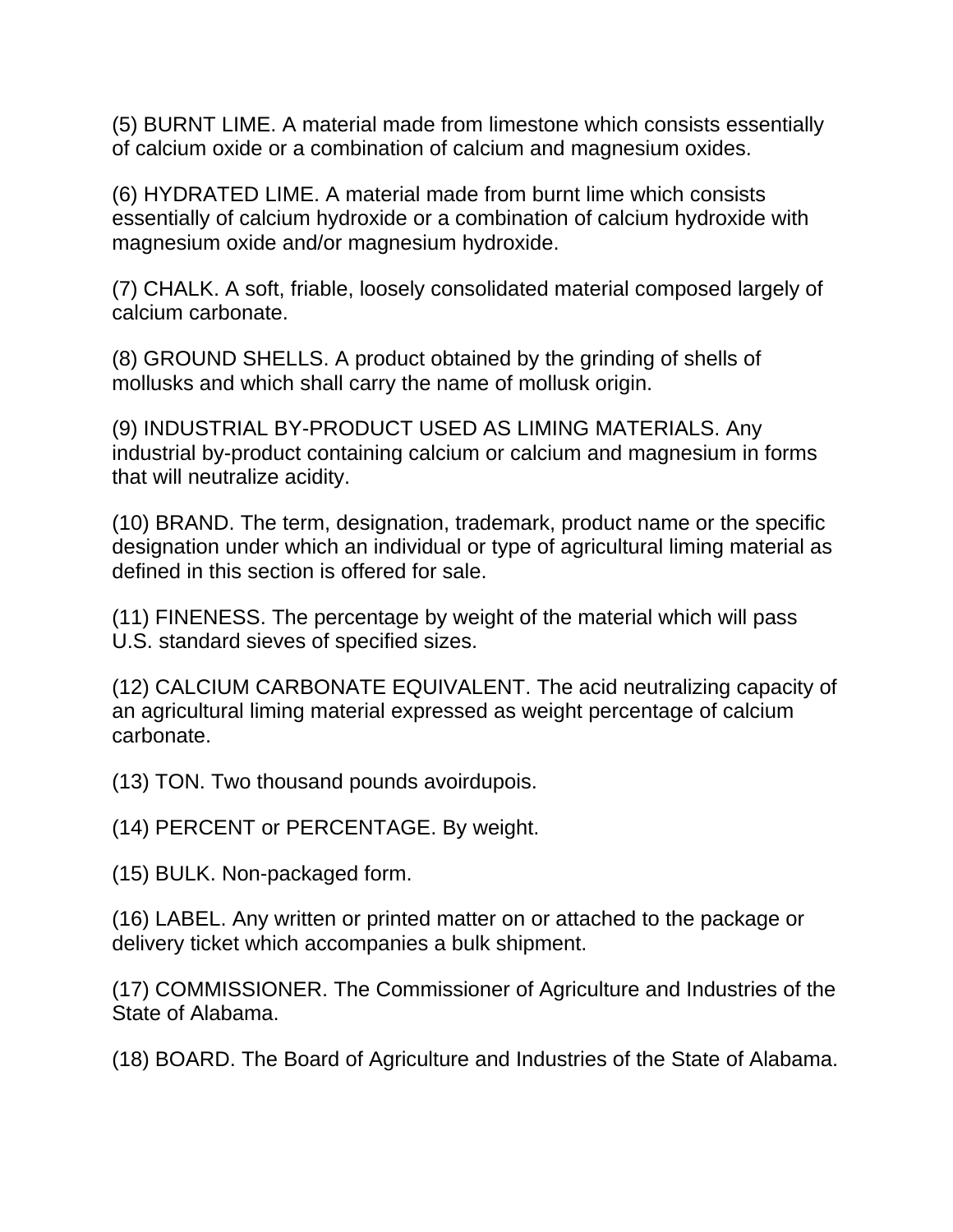(19) PERSON. Any individual, partnership, corporation, association or other legal entity or organization.

*(Acts 1975, No. 1190, §2.)* 

### **Section 2-23-3**

### **Permit required for manufacturing or distribution; fees.**

Every manufacturer or distributor selling agricultural liming materials in this state shall, on or before October 1 of each year or prior to manufacture or distribution of such liming material in the State of Alabama, apply for and obtain an annual permit for such purpose on a form to be furnished by the commissioner. Such application shall be accompanied by a permit fee established by the Board of Agriculture and Industries not to exceed two hundred fifty dollars (\$250) and shall show the brand name under which the liming material will be sold. If more than one type of agricultural liming material is manufactured or distributed or the product or the brand name is changed by a manufacturer or distributor, an additional permit fee established by the Board of Agriculture and Industries not to exceed one hundred twenty-five dollars (\$125) for each additional brand or type of liming material must be paid. All permits shall expire on September 30 of the following year. When the manufacturer and the distributor are not the same, only one permit shall be required unless the brand name is changed, as it is hereby intended that the permit fee be paid only once on the same brand. Such application shall contain the name and address of the manufacturer or distributor, the brand name and common name of each such product together with the correct name of the material which it desires to sell in Alabama and the guaranteed analysis thereof and such other information as may be required for the effective administration and enforcement of the provisions of this chapter pursuant to rules and regulations adopted by the board.

*(Acts 1975, No. 1190, §3; Act 2004-516, p. 996, §1.)*

### **Section 2-23-4**

### **Requirements as to labeling generally; false or misleading statements on package labels; delivery slips, etc., prohibited.**

(a) Agricultural liming materials sold or offered for sale in this state for use herein or sold for importation into this state for use herein shall have affixed to each container in a conspicuous manner on the outside thereof a clearly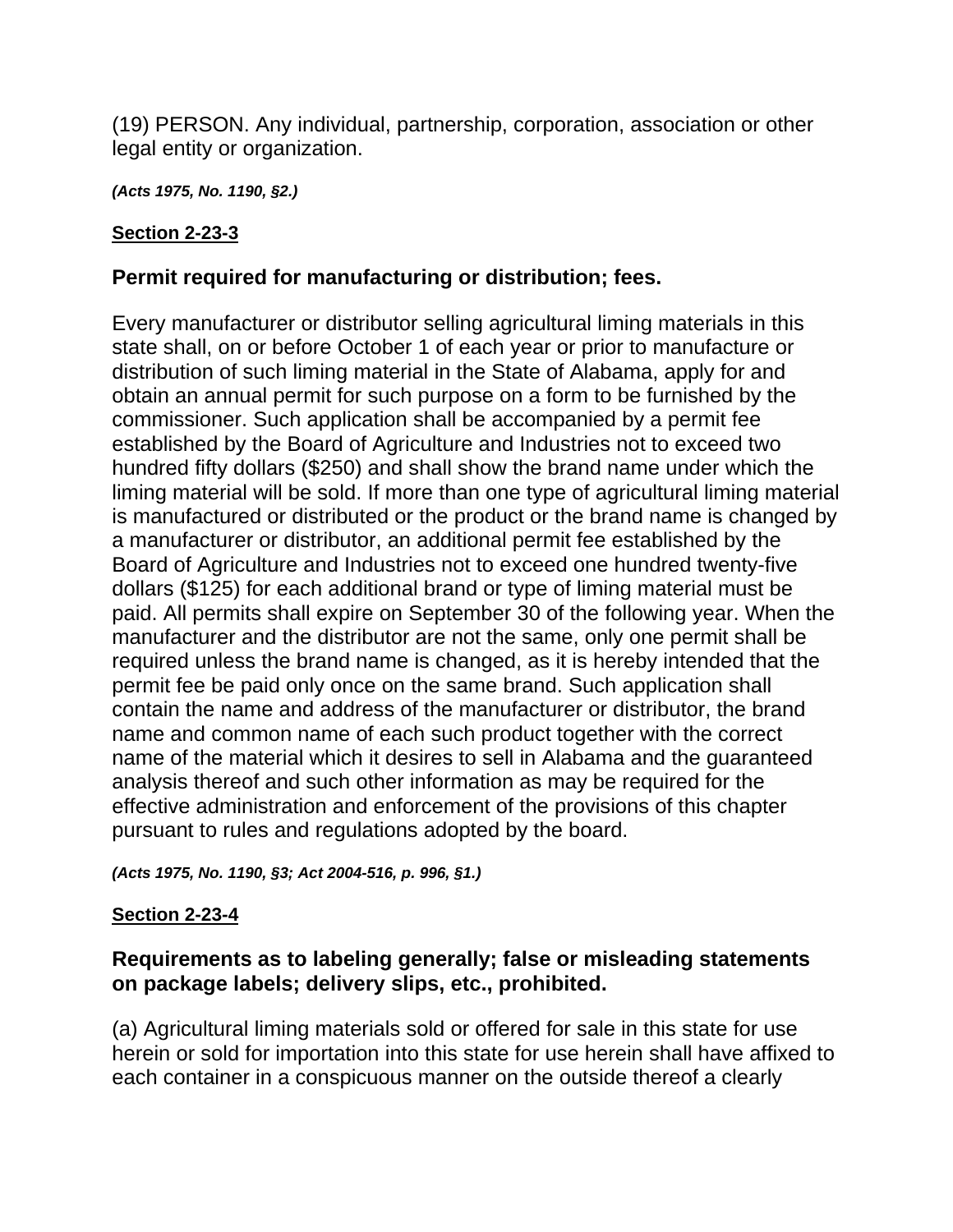legible printed or stamped label, tag or statement or, in the case of bulk sales, a delivery slip, setting forth at least the following information:

(1) The name and principal office of the manufacturer, processor or distributor;

(2) The brand name of the material;

(3) The identification of the product as to the type of agricultural liming material, as defined in subdivisions (2) through (9) of Section 2-23-2;

(4) The minimum percent guaranteed by weight passing through U. S. standard sieves as prescribed by regulations of the board;

(5) The minimum guaranteed calcium carbonate equivalent;

(6) The minimum guaranteed content of elemental magnesium (Mg) if claimed;

(7) The minimum guaranteed content of available potassium (K2O) and/or phosphorus (P2O5) if claimed;

(8) The maximum water content; and

(9) Net weight.

(b) No information or statement shall appear on any package label, delivery slip or advertising matter which is false or misleading to the purchaser as to the quality, analysis, type or composition of any agricultural liming material.

*(Acts 1975, No. 1190, §4.)*

### **Section 2-23-5**

### **Inspection fee; tonnage report.**

(a) Each manufacturer or distributor of agricultural liming materials shall report monthly to the commissioner, at the end of each month, on forms provided by the commissioner, his or her gross sales in tons of such materials sold in the State of Alabama for that month accompanied by a per ton inspection fee based on tons sold during such month. The exact amount of the per ton inspection fee shall be established by the Board of Agriculture and Industries not to exceed twenty-five cents (\$.25) per ton. In the case of a distributor's being the agent for a manufacturer at one or more locations, it is the intent of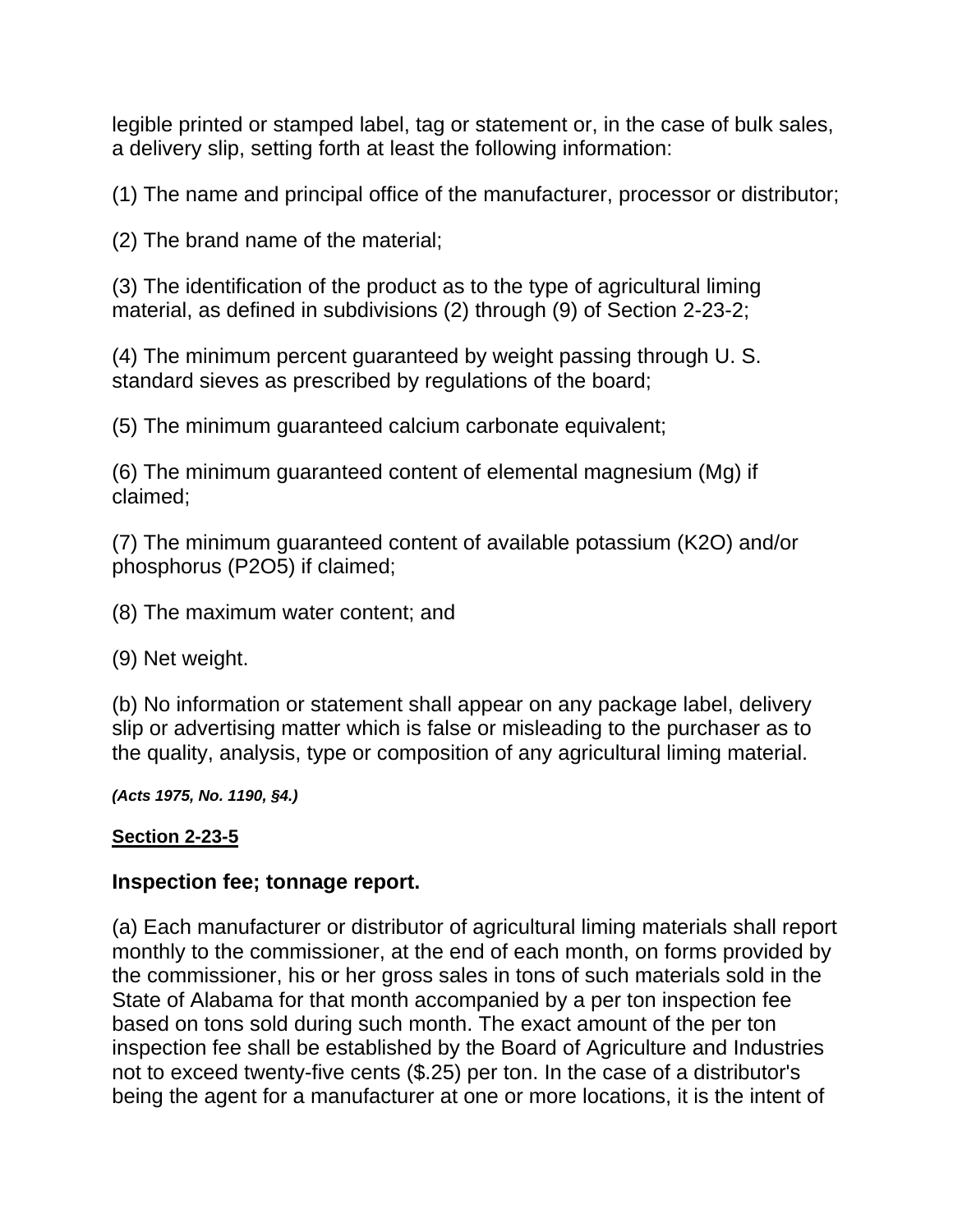this law that such sales be reported only once and that the fee assessed therewith be paid only once on the same brand or type of agricultural liming material or product. The monthly sales report of tonnage and the inspection fee due thereon shall be due and payable to the commissioner on or before the twentieth day of each month, which report and payment shall cover the tonnage of agricultural liming material sold or distributed in Alabama during the preceding month. Each remittance shall be accompanied by a certificate stating that the amount remitted is correct.

(b) If the tonnage report is not filed and payment of the inspection fee is not made by the twentieth day of the month, a collection fee of 10 percent of the amount shall be assessed against the manufacturer or distributor as a delinquent penalty.

(c) When more than one person is involved in the sale, importation or distribution of agricultural liming materials, the first manufacturer or distributor who sells such material in Alabama shall be responsible for reporting the tonnage and paying the inspection fee in keeping with the intent of this section that the inspection fee levied hereunder shall be paid only once on the same brand or type of agricultural liming materials. The inspection fee shall be paid by cooperative marketing and purchasing associations, and the exemptions allowed such organizations pursuant to Section 2-10-105 or any other exemption statute shall not relieve such associations from payment of such fees.

(d) Amounts improperly or illegally collected under the provisions of this section as overpayments may be refunded to the person entitled thereto in accordance with Section 2-1-6.

(e) The commissioner or his or her agents or employees shall have the right to examine, review, and audit sales records of every person required to remit to the commissioner the inspection fee levied under this section to verify and determine the accuracy of amounts remitted monthly as inspection fees.

(f) Every manufacturer or distributor of agricultural liming materials shall maintain records which will indicate accurately the tonnage of such materials sold in Alabama for a period of not less than two years.

(g) Inspection fees collected under this section by the commissioner, including permit fees collected under Section 2-23-3, shall be deposited to the credit of the Agricultural Fund of the State Treasury to be used and expended for the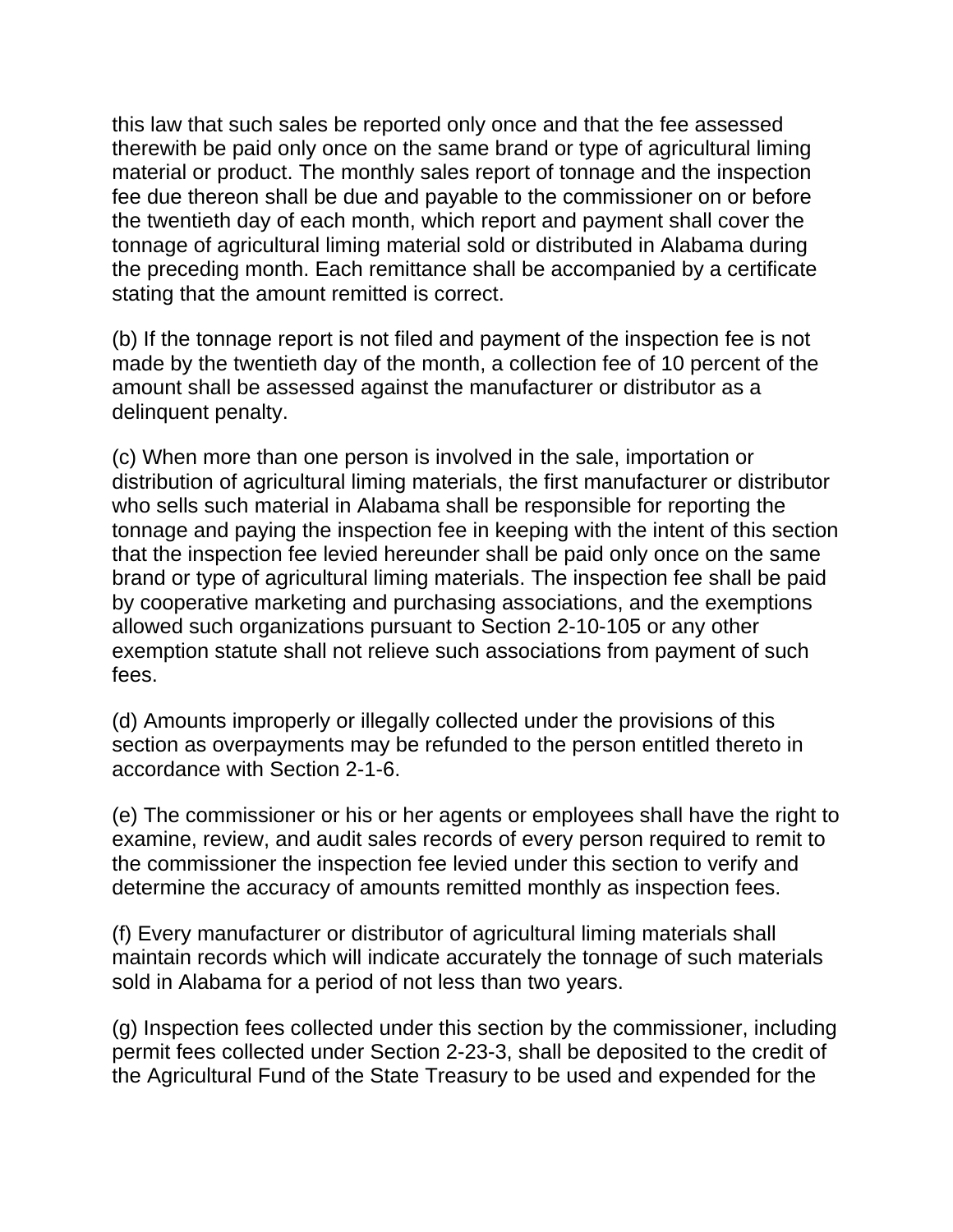performance of the regulatory duties required for the administration and enforcement of the provisions of this chapter.

*(Acts 1975, No. 1190, §5; Act 2004-516, p. 996, §1.)* 

### **Section 2-23-6**

### **Inspection, sampling, analysis, etc., of agricultural liming materials by commissioner; right of entry upon public or private premises, etc., of commissioner.**

(a) It shall be the duty of the commissioner, who may act through his authorized agents, to sample, inspect, make analysis of and test agricultural liming materials distributed within this state as he may deem necessary to determine whether such agricultural liming materials are in compliance with the provisions of this act or regulations promulgated hereunder.

(b) The commissioner, individually or through his agents, is authorized to enter upon any public or private premises or carriers during regular business hours in order to have access to agricultural liming materials subject to the provisions of this chapter and regulations pertaining thereto and to the records relating to their distribution.

(c) In the case of out-of-state manufacturers or distributors of agricultural liming materials, sampling and inspections will be made at points of delivery or elsewhere in Alabama.

(d) The methods of analysis and sampling shall be those approved by the board and shall be guided by procedures of the Association of Official Analytical Chemists. The analysis, test and sampling of agricultural liming materials shall be made and conducted in accordance with and subject to the provisions and requirements of Article 2 of Chapter 2 of this title.

*(Acts 1975, No. 1190, §6.)*

### **Section 2-23-7**

### **Assessment of penalties against manufacturers, distributors, etc., for deficiencies in agricultural liming materials.**

The board shall have authority by rules and regulations duly adopted, as provided in this section, to provide for the assessment of penalties to be assessed against a manufacturer, distributor or other seller responsible for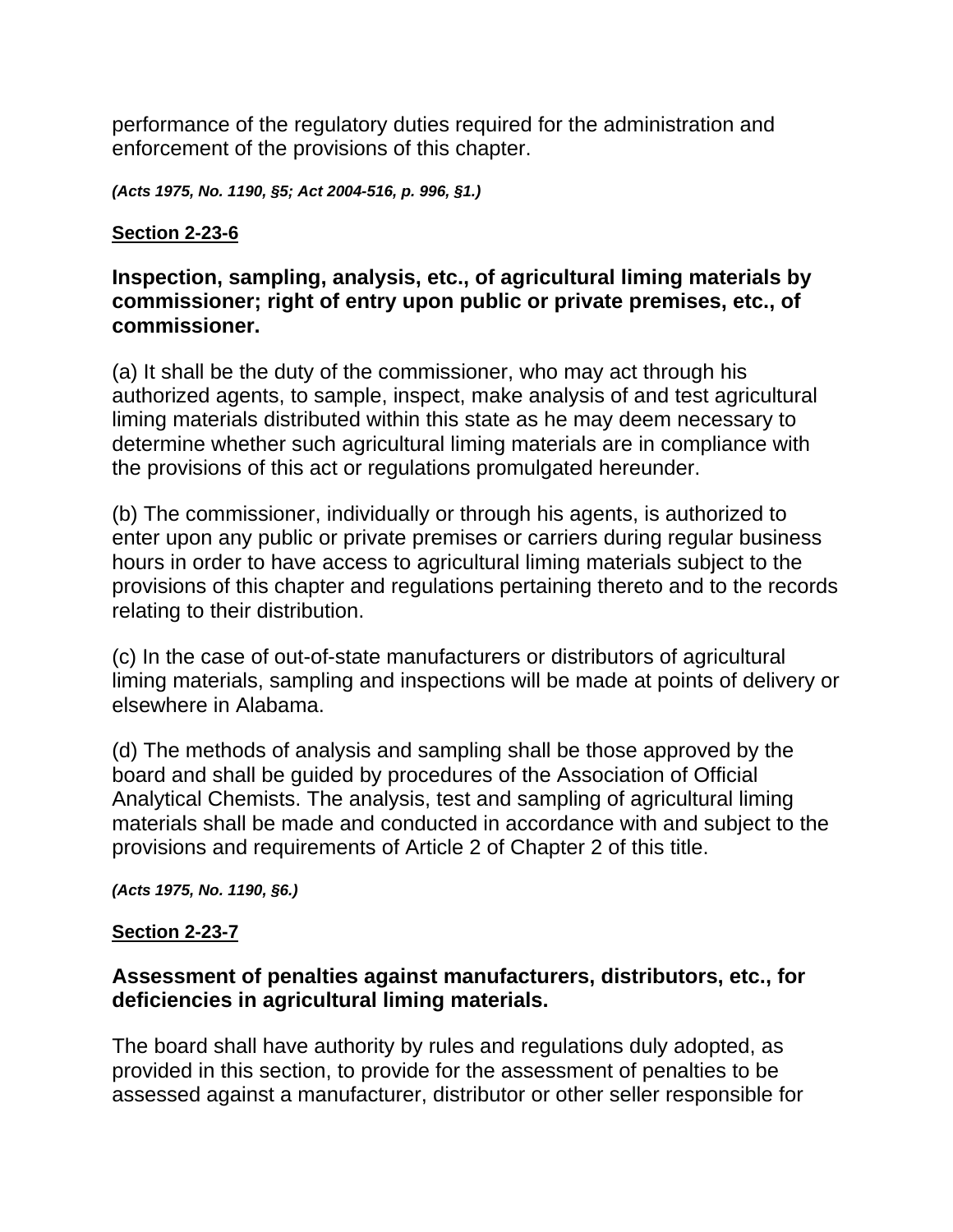such deficiency of any agricultural liming material where such material is determined by analysis to be deficient in its calcium carbonate equivalent, magnesium, available potassium, available phosphorous, excessive moisture content, fineness or other minimum standards as may be established by the board for the manufacture, distribution or sale of agricultural liming materials with reasonable tolerances to be specified in such standards. Such rules and regulations as may be adopted under this section relating to the assessment of monetary penalties shall provide for the payment thereof to the purchaseruser of the liming materials; and, in the event such purchaser-user cannot be found, then payment of the amount of such penalty shall be made to the commissioner for deposit in the State Treasury to the credit of the Agricultural Fund.

*(Acts 1975, No. 1190, §9.)* 

### **Section 2-23-8**

### **Sale or offer for sale of agricultural liming materials not complying with provisions of chapter, etc.; sale or offer for sale of agricultural liming materials containing toxic materials in quantities injurious to plants or animals.**

(a) No agricultural liming materials shall be sold or offered for sale in this state unless they comply with provisions of this chapter or rules and regulations promulgated hereunder.

(b) No agricultural liming materials shall be sold or offered for sale in this state which contain toxic materials in quantities injurious to plants or animals.

*(Acts 1975, No. 1190, §7.)*

### **Section 2-23-9**

### **Rules and regulations.**

The board, after reasonable notice and hearing to interested persons, may make such rules and regulations, including establishing fees, as are reasonably necessary to implement and carry out the provisions of this chapter and to establish such additional standards and requirements as are necessary to protect the purchasers and users of agricultural liming materials which relate to the manufacture, distribution, sale, and advertising for sale of such materials.

*(Acts 1975, No. 1190, §11; Act 2004-516, p. 996, §1.)*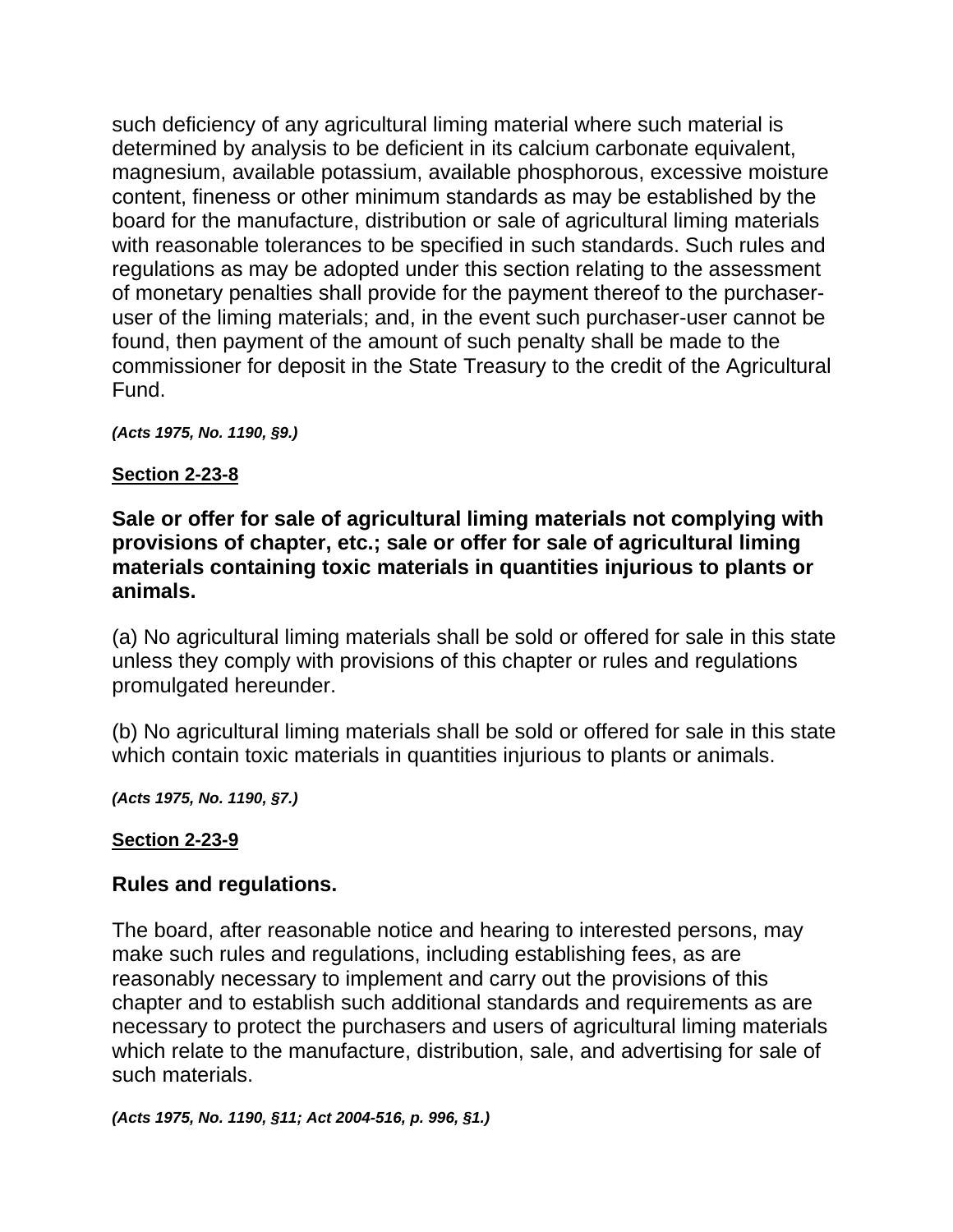### **Section 2-23-10**

### **Suspension from sale, seizure and condemnation of agricultural liming materials offered or exposed for sale in violation of chapter, etc.**

The commissioner may issue and enforce a written or printed stop sale or suspension from sale, use or removal order to the manufacturer, owner, distributor or custodian of any lot of agricultural liming materials being held for sale purposes and to hold such material at a designated place when such agricultural liming material is being offered or exposed for sale in violation of any of the provisions of this chapter until the law has been complied with and such agricultural liming material is released in writing by the commissioner or his authorized agents or such liming material has been otherwise legally disposed of by written or judicial authority. Any lot or other quantity of agricultural liming material not in compliance with the provisions and requirements of this chapter or rules and regulations duly adopted and promulgated hereunder shall be subject to suspension from sale, seizure and condemnation in accordance with the procedure now prescribed by law under Article 2 of Chapter 2 of this title.

*(Acts 1975, No. 1190, §8.)*

### **Section 2-23-11**

### **Violations of chapter or rules or regulations promulgated thereunder deemed misdemeanors.**

Any person who shall violate any of the provisions of this chapter or who fails to perform any duty or requirement imposed by the provisions of this chapter or who violates any rule or regulation duly promulgated under this chapter shall be guilty of a misdemeanor and upon conviction shall be punished as now prescribed by law for such an offense.

*(Acts 1975, No. 1190, §10.)*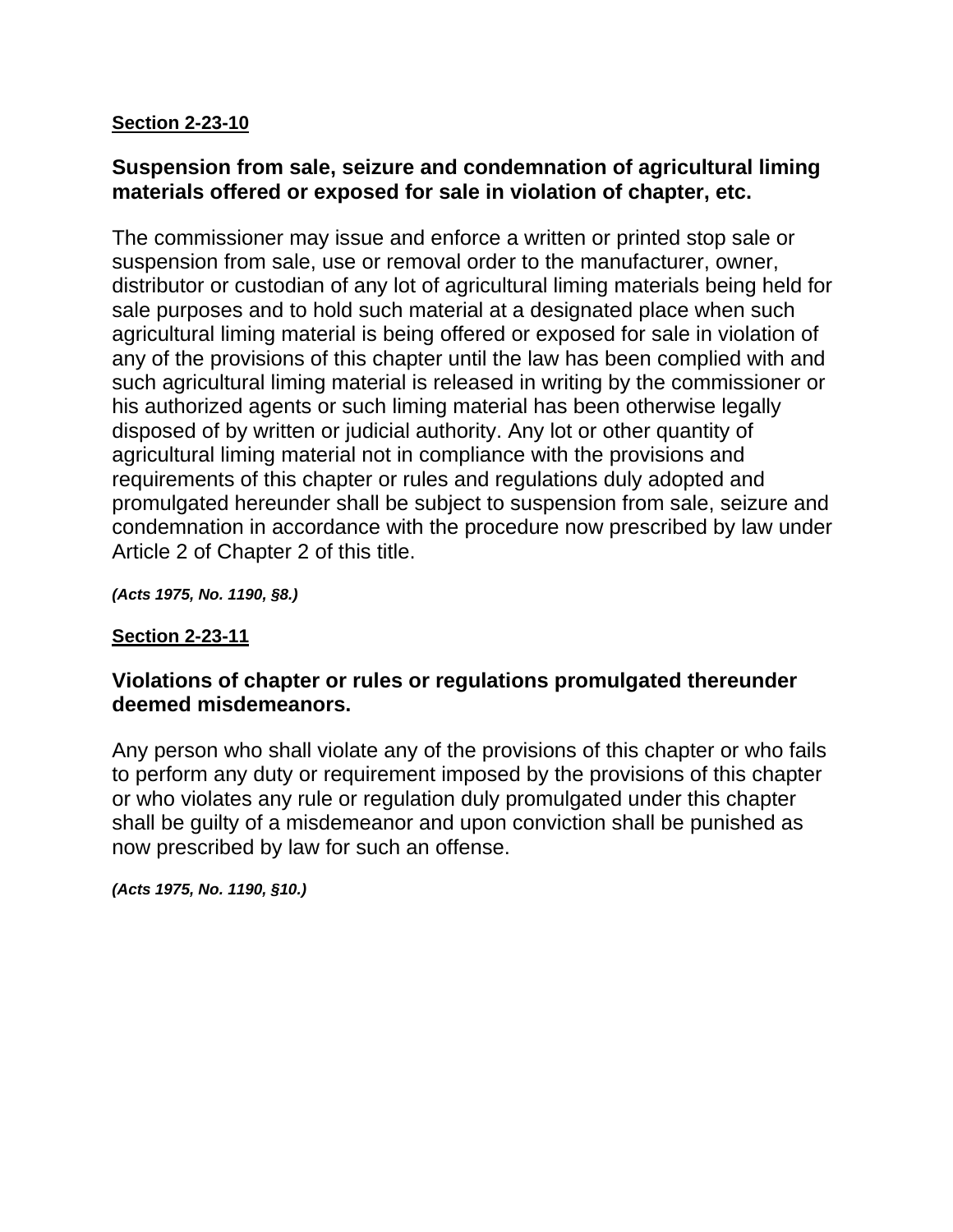#### **ALABAMA DEPARTMENT OF AGRICULTURE AND INDUSTRIES AGRICULTURAL CHEMISTRY ADMINISTRATIVE CODE**

#### **CHAPTER 80-1-7 SALE OF AGRICULTURAL LIME**

#### **TABLE OF CONTENTS**

| $80 - 1 - 7 - 02$<br>Purpose<br>Previous Regulation Withdrawn And<br>$80 - 1 - 7 - .03$<br>Amended<br>$80 - 1 - 7 - .04$<br>Screening Standards Of Liming Materials<br>Neutralizing Value Requirements<br>$80 - 1 - 7 - .05$<br>Penalties For Deficiency In Screening,<br>$80 - 1 - 7 - 06$<br>Neutralizing Value And Guarantees<br>$80 - 1 - 7 - 07$<br>Payment Of Penalties<br>Inspection Fee Required<br>$80 - 1 - 7 - .08$ |  |
|--------------------------------------------------------------------------------------------------------------------------------------------------------------------------------------------------------------------------------------------------------------------------------------------------------------------------------------------------------------------------------------------------------------------------------|--|
|                                                                                                                                                                                                                                                                                                                                                                                                                                |  |
|                                                                                                                                                                                                                                                                                                                                                                                                                                |  |
|                                                                                                                                                                                                                                                                                                                                                                                                                                |  |
|                                                                                                                                                                                                                                                                                                                                                                                                                                |  |
|                                                                                                                                                                                                                                                                                                                                                                                                                                |  |
|                                                                                                                                                                                                                                                                                                                                                                                                                                |  |
|                                                                                                                                                                                                                                                                                                                                                                                                                                |  |
|                                                                                                                                                                                                                                                                                                                                                                                                                                |  |
| $80 - 1 - 7 - 09$<br>Sampling And Sample Retention                                                                                                                                                                                                                                                                                                                                                                             |  |
| $80 - 1 - 7 - 10$<br>Requirements Of Applicants For Permits                                                                                                                                                                                                                                                                                                                                                                    |  |
| Penalty For Violation Of Regulation<br>$80 - 1 - 7 - .11$                                                                                                                                                                                                                                                                                                                                                                      |  |

**80-1-7-.01 Subject.** Subject rules governing the sale and regulation of agricultural liming material, to include standards, penalties and fees. **Author:** Charles H. Barnes **Statutory Authority:** Code of Ala. 1975, §2-23-9. History: Filed April 19, 1982.

**80-1-7-.02 Purpose.** The purpose of this regulation is to implement the provisions of the Alabama Agricultural Liming Materials Act codified into Code of Ala. 1975, §§ 2-23-1 through  $2 - 23 - 11$ . **Author:** Charles H. Barnes **Statutory Authority:** Code of Ala. 1975, §2-23-9. **History:** Filed April 19, 1982.

**80-1-7-.03 Previous Regulation Withdrawn And Amended.**  Regulation entitled **Agricultural Chemistry Division Revised**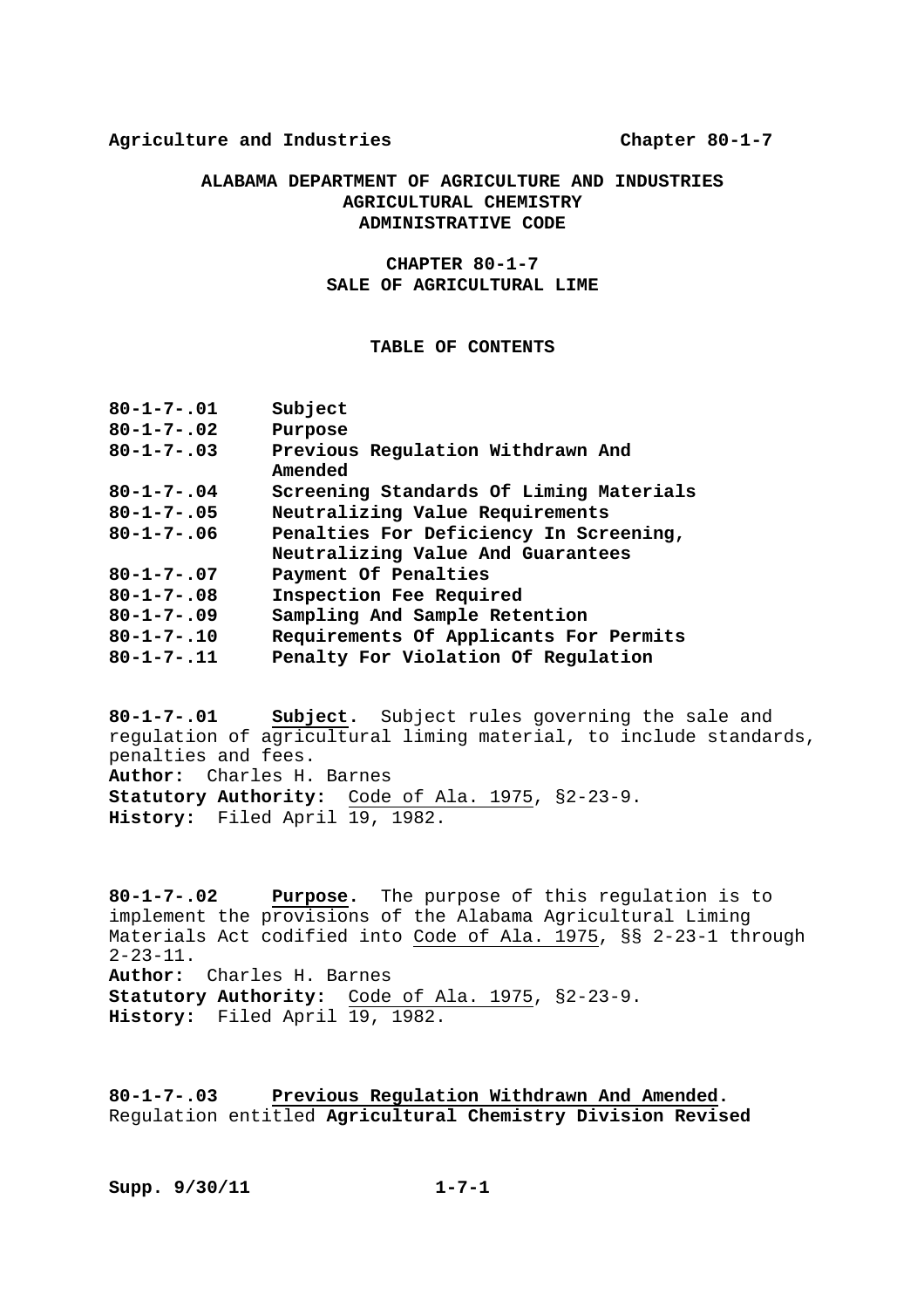#### Chapter 80-1-7 **Agriculture** and Industries

**Regulations Governing the Sale of Agricultural Liming Materials,** adopted on November 6, 1975, December 10, 1975, and December 19, 1978; dated February 2, 1979; and effective January 1, 1979; is hereby withdrawn and repealed. The following regulation amending the above is submitted in its place. **Author:** Charles H. Barnes **Statutory Authority:** Code of Ala. 1975, §2-23-9. **History:** Filed April 19, 1982.

#### **80-1-7-.04 Screening Standards Of Liming Materials.**

 (1) All agricultural liming materials except chalk, offered for sale, sold, or distributed in this state shall be crushed or ground to such a degree of fineness, that not less than 90% of the material will pass a 10 mesh screen, and not less than 50% of the material will pass a 60 mesh screen.

 (2) Chalk offered for sale, sold, or distributed in this state as an agricultural liming material shall be processed to such a degree of fineness that not less than 90% of the material will pass a 10 mesh screen.

 (3) When an agricultural liming material is mixed with enough water to be applied as a spray and is offered for sale, sold, or distributed in this state, 100% of the material shall pass a 100 mesh screen. **Author:** Charles H. Barnes

**Statutory Authority:** Code of Ala. 1975, §2-23-9. **History:** Filed April 19, 1982.

#### **80-1-7-.05 Neutralizing Value Requirements.**

 (1) Limestone and Ground Shells used as agricultural liming materials shall have a neutralizing value of not less than 90% calcium carbonate equivalent.

 (2) Chalk used as agricultural liming material shall have a neutralizing value of not less than 80% calcium carbonate equivalent.

 (3) Burnt lime, hydrated lime, and industrial by-products used as agricultural liming material shall have a calcium carbonate equivalent neutralizing value of not less than that guaranteed on the label of the product.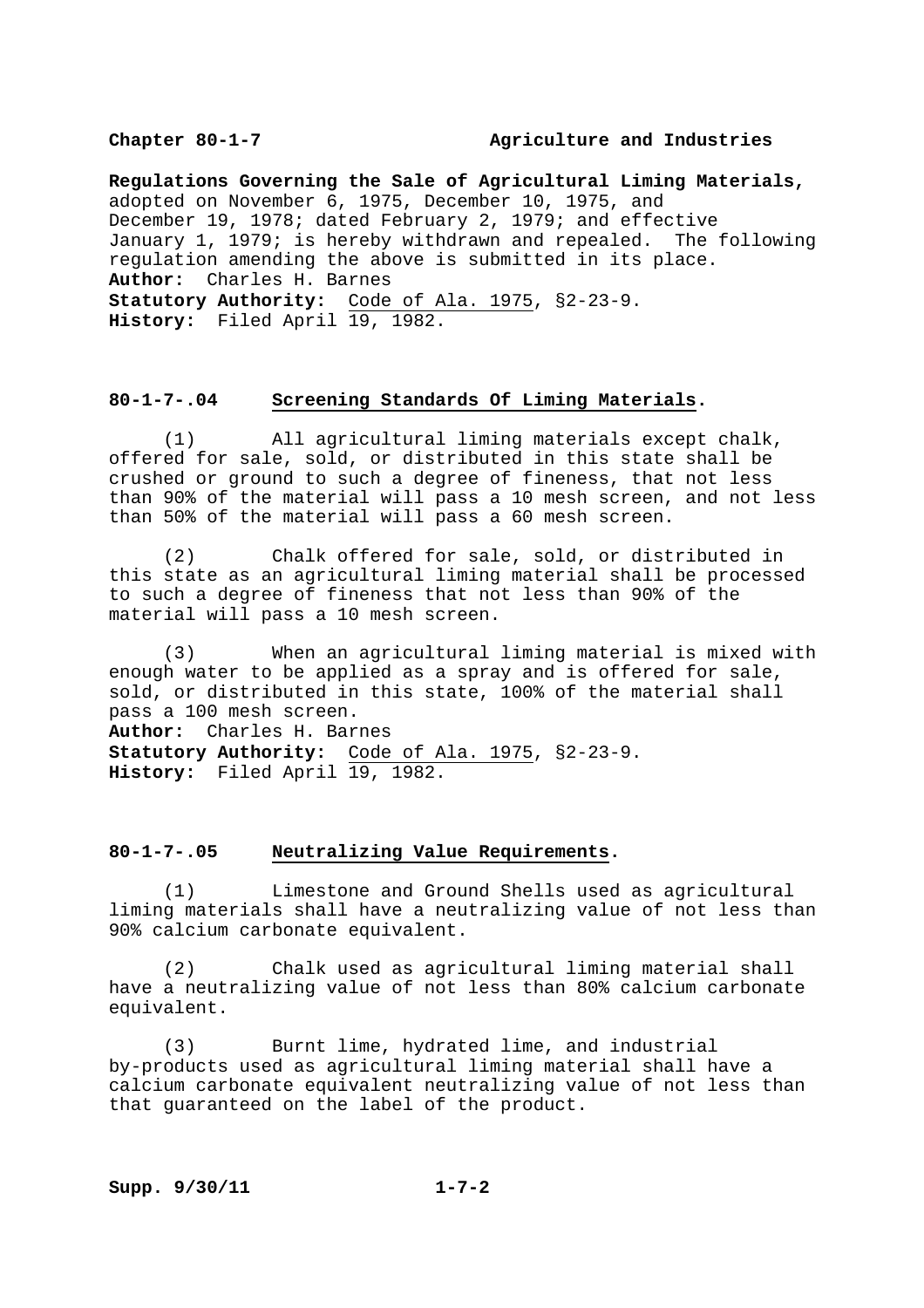(4) An agricultural liming material of 100 mesh fineness when mixed with enough water for application as a spray shall have a neutralizing value of not less than 44% calcium carbonate equivalent on a net weight basis. **Author:** Charles H. Barnes **Statutory Authority:** Code of Ala. 1975, §2-23-9. History: Filed April 19, 1982.

#### **80-1-7-.06 Penalties For Deficiency In Screening,**

**Neutralizing Value And Guarantees.** If any agricultural liming material sold in this state shall upon official analysis prove to be deficient in meeting the screening and neutralizing value standards established herein or shall be deficient from its guarantee, as stated on the bag or other container, the penalties as hereinafter provided shall be assessed against the packer. Where sales are made in bulk form, such monetary penalties shall be assessed against the final responsible seller. The penalties for such deficiencies shall be as follows:

 (a) For agricultural liming materials deficient from the minimum calcium carbonate equivalent as guaranteed on the labeling, the penalty shall be \$.20 (twenty cents) per ton for each percentage point below the labeling guarantee with a tolerance of 5%. If the deficiency exceeds the 5% tolerance, then the \$.20 (twenty cents) per ton penalty shall be assessed upon the total deficiency. See Table (1) Paragraph (g) below.

 (b) For agricultural liming material deficient in material passing a 10 mesh screen, the penalty shall be \$.20 (twenty cents) per ton for each percentage point below the labeling guarantee. See Table (2), Paragraph (g) below.

 (c) For agricultural liming material deficient in material passing a 60 mesh screen, the penalty shall be \$.20 (twenty cents) per ton for each percentage point below the label guarantee with a tolerance of 5%. If the deficiency exceeds the 5% tolerance, then the \$.20 (twenty cents) per ton penalty shall be assessed upon the total deficiency. See Table (3), Paragraph (g) below.

 (d) For an agricultural liming material that is mixed with enough water for application as a spray and is deficient in passing a 100 mesh screen, the penalty shall be \$.20 (twenty cents) per ton of solution for each percentage point below the label guarantee. For deficiency in required neutralizing value, the penalty shall be \$.20 (twenty cents) per ton of solution for each percentage point below the label guarantee.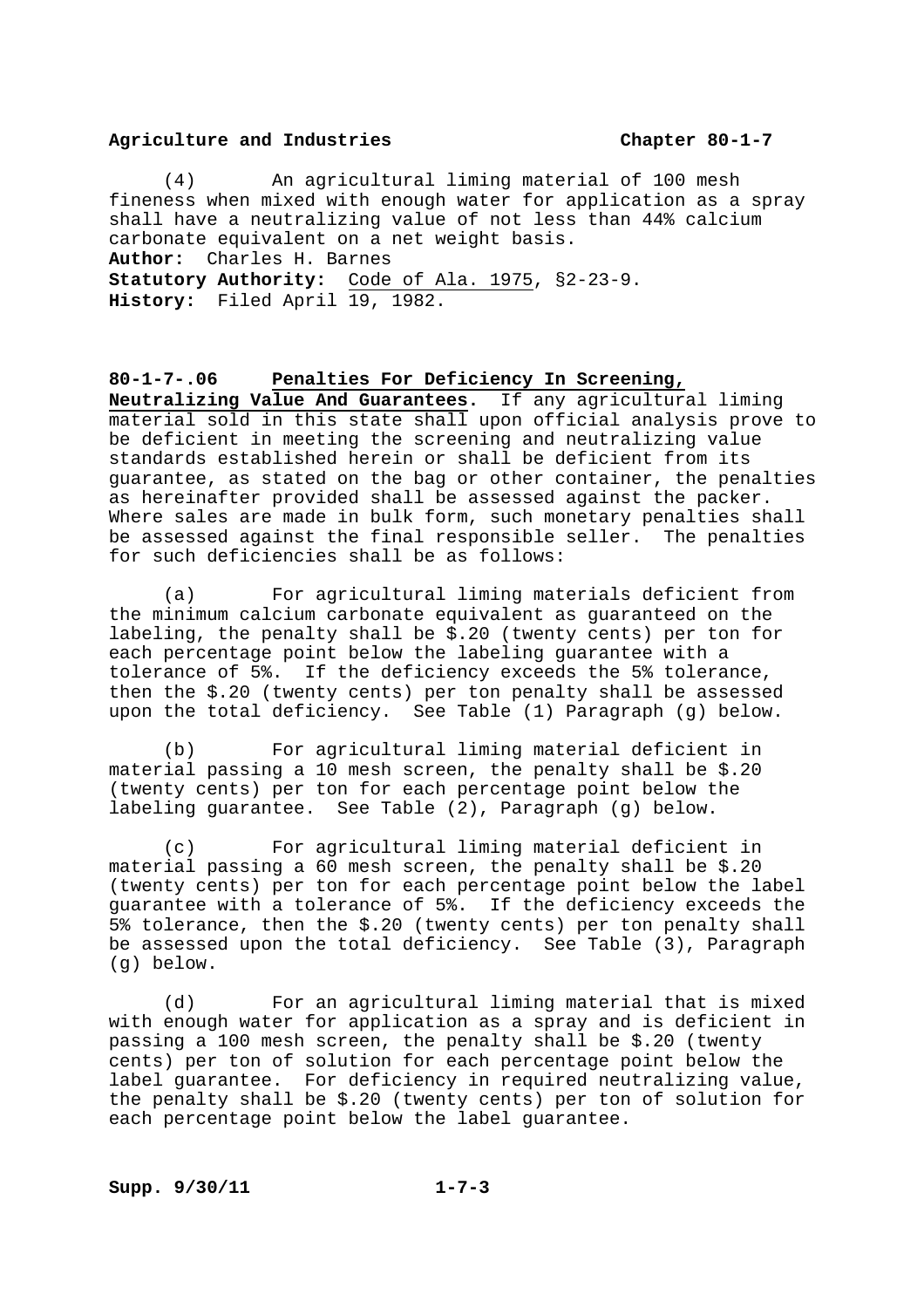#### **Chapter 80-1-7 Agriculture and Industries**

 (e) For agricultural liming material deficient in the guaranteed magnesium, available phosphorus (P205), soluble potassium  $(K_20)$ , or other elements guaranteed by the label, the penalty shall be \$.50 (fifty cents) per ton for each 10% deficient from the guaranteed analysis. See Table (4), Paragraph (7) below.

 (f) Agricultural liming material sold in Alabama shall have a moisture content as guaranteed on the label. When the maximum moisture content exceeds the guarantee a penalty of \$.20 (twenty cents) per percentage point per ton shall be assessed. See Table (5), Paragraph (g) below.

 (g) The following tables are for use as guidelines to determine the amount of penalty assessments:

#### **Table (1) Calcium Carbonate Equivalent**

| Guarantee | Found                    | Penalty Per Ton |
|-----------|--------------------------|-----------------|
| 90%       | 85% or higher            | O               |
|           | $84 - 84.9$              | \$1.20          |
|           | $83 - 83.9$              | \$1.40          |
|           | $82 - 82.9$              | \$1.60          |
|           | $81 - 81.9$ <sup>8</sup> | \$1.80          |
|           | $80 - 80.9$              | \$2.00          |
|           | $79 - 79.9$              | \$2.20          |
|           | $75 - 75.9$              | \$3.00          |
|           | $70 - 70.9$              | \$4.00          |

### **Table (2) Fineness 10 Mesh**

| Guarantee | Found       | Penalty Per Ton |
|-----------|-------------|-----------------|
| 90%       | $89 - 89.9$ | \$.20           |
|           | $88 - 88.9$ | .40             |
|           | $85 - 85.9$ | 1.00            |
|           | $84 - 84.9$ | 1.20            |
|           | $80 - 80.9$ | 2.00            |
|           | $79 - 79.9$ | 2.20            |
|           | $75 - 75.9$ | 3.00            |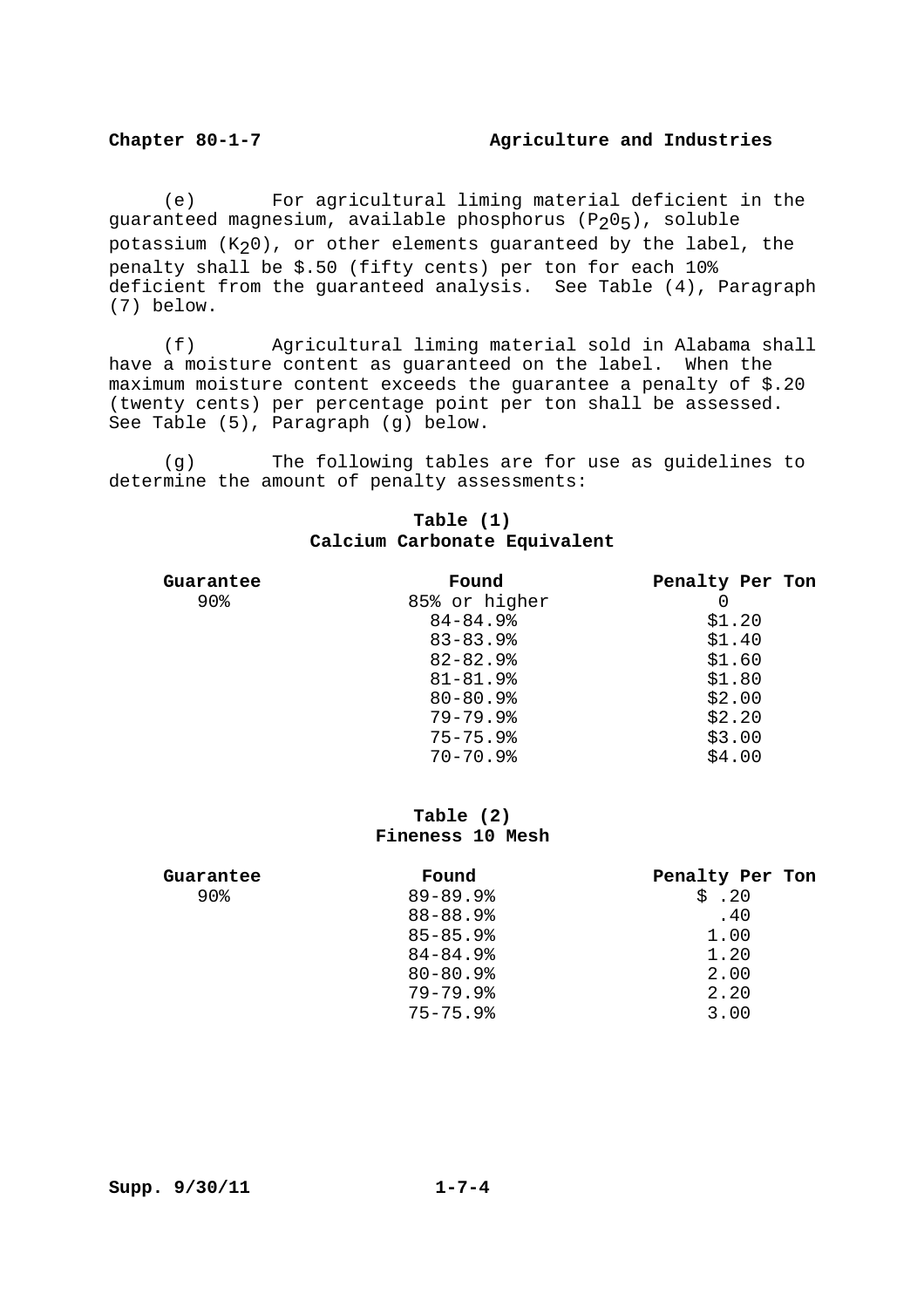### **Table (3) Fineness 60 Mesh**

| Guarantee | Found                    | Penalty Per Ton |
|-----------|--------------------------|-----------------|
| 50%       | 45 or higher             |                 |
|           | $44 - 44.9$              | \$1.20          |
|           | $43 - 43.9$ <sup>8</sup> | 1.40            |
|           | $42 - 42.9$              | 1.60            |
|           | $41 - 41.9$              | 1.80            |
|           | $40 - 40.9$              | 2.00            |
|           | $39 - 39.9$              | 2.20            |
|           | $35 - 35.9$              | 3.00            |

#### **Table (4)**

#### **Element Guarantee - example magnesium**

| Guarantee | Found                     | Penalty Per Ton |
|-----------|---------------------------|-----------------|
| 6%        | $5.4 - 5.9$               | \$.50           |
|           | $4.8 - 5.39$ <sup>8</sup> | 1.00            |
|           | $4.2 - 4.79$              | 1.50            |
|           | $3.6 - 4.19$              | 2.00            |
|           | $3.0 - 3.59$              | 2.50            |

#### **Table (5) Moisture**

| Guarantee                      | Found                                                   | Penalty Per Ton |
|--------------------------------|---------------------------------------------------------|-----------------|
| 10 <sub>8</sub>                | $10.1 - 11$ $8$                                         | \$.20           |
|                                | $11.1 - 12$ %                                           | .40             |
|                                | $12.1 - 138$                                            | .60             |
|                                | $13.1 - 148$                                            | .80             |
|                                | $14.1 - 15$                                             | 1.00            |
| Author: Charles H. Barnes      |                                                         |                 |
|                                | <b>Statutory Authority:</b> Code of Ala. 1975, §2-23-9. |                 |
| History: Filed April 19, 1982. |                                                         |                 |

#### **80-1-7-.07 Payment Of Penalties.**

 (1) Penalties assessed under Rule 80-1-7-.06 above shall be paid to the consumer-user by the final responsible seller within 60 days of the date of penalty notice from the Commissioner of Agriculture and Industries where the consumer-user can be located. Payment of penalties shall be verified to the Commissioner by means of a certificate of receipt signed by the consumer-user, a photostatic copy of the instrument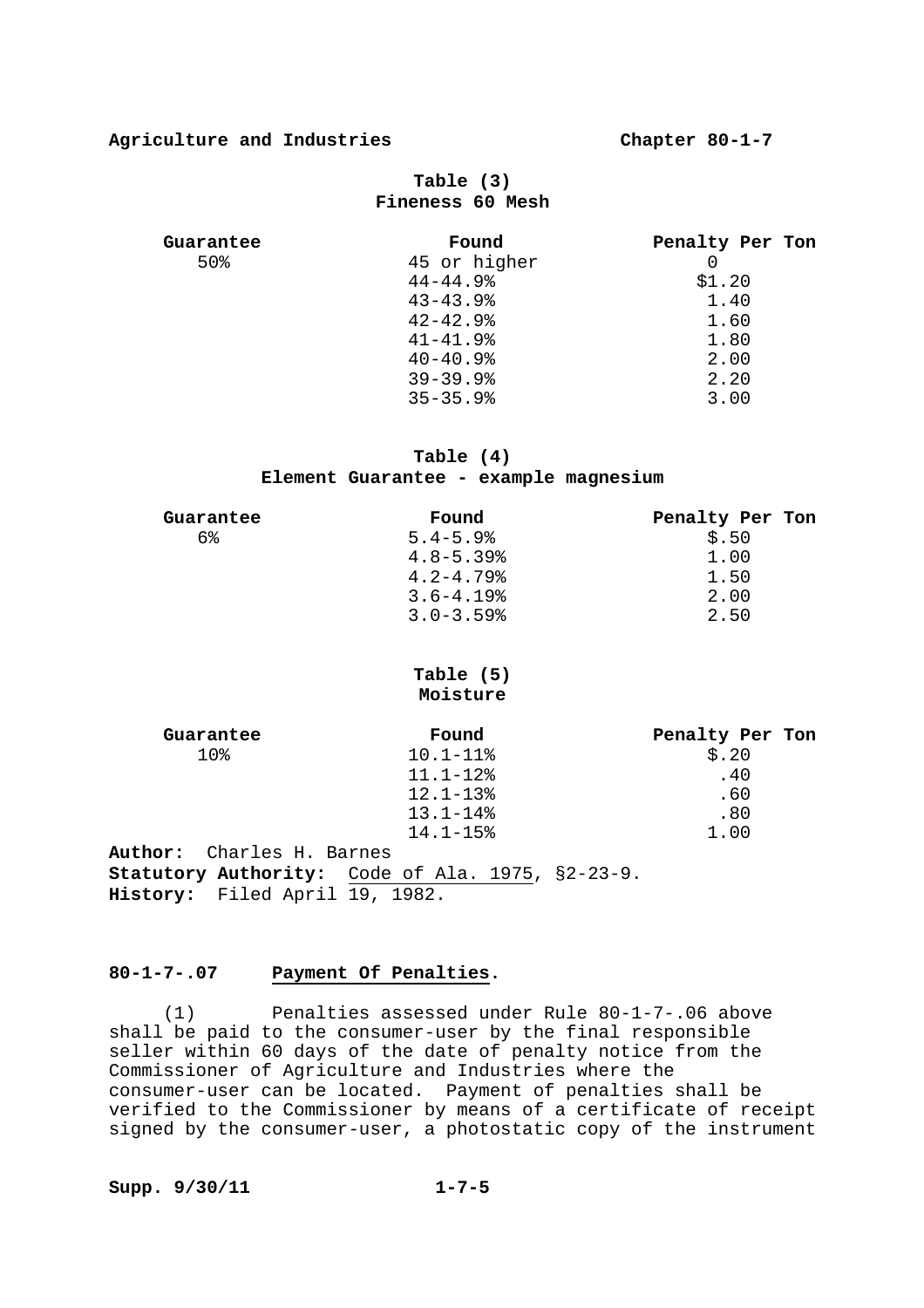of payment, or a copy of any memos of credit extended the consumer-user in satisfaction of the assessed penalty.

 (2) When the consumer-user of agricultural liming material who is due a penalty cannot be located, the penalty due shall be paid to the Commissioner of Agriculture and Industries within 60 days of the date of the penalty statement and shall be deposited into the Agricultural Fund of the State Treasury. **Author:** Charles H. Barnes **Statutory Authority:** Code of Ala. 1975, §2-23-9. **History:** Filed April 19, 1982.

**80-1-7-.08 Inspection Fee Required.** An inspection fee of 25 cents per ton of gross sales shall accompany the monthly gross sales report, required under the provisions of Code of Ala. 1975, §2-23-5, for each manufacturer or distributor of agricultural liming materials, to be sent to the Commissioner of Agriculture and Industries.

**Authors:** Charles H. Barnes, Robert J. Russell

**Statutory Authority:** Code of Ala. 1975, §2-23-9. **History:** Filed April 19, 1982. **Amended:** Filed August 16, 2004; effective September 20, 2004. **Amended:** Filed August 10, 2011; effective September 14, 2011.

**80-1-7-.09 Sampling And Sample Retention.** All official samples of agricultural liming materials obtained and analyzed under the provisions of Code of Ala. 1975, §2-23-6, shall be retained by the Department of Agriculture and Industries at the conclusion of the analysis, as follows:

 (a) Samples, where no deficiency has been determined, may be discarded at any time following the conclusion of the analysis.

 (b) Samples, where a deficiency has been determined by analysis, shall be retained for a period of 180 days. This period may be extended for a reasonable period upon the request of any concerned or interested party, timely made, to the Department of Agriculture and Industries. **Author:** Charles H. Barnes **Statutory Authority:** Code of Ala. 1975, §2-23-9. **History:** Filed April 19, 1982.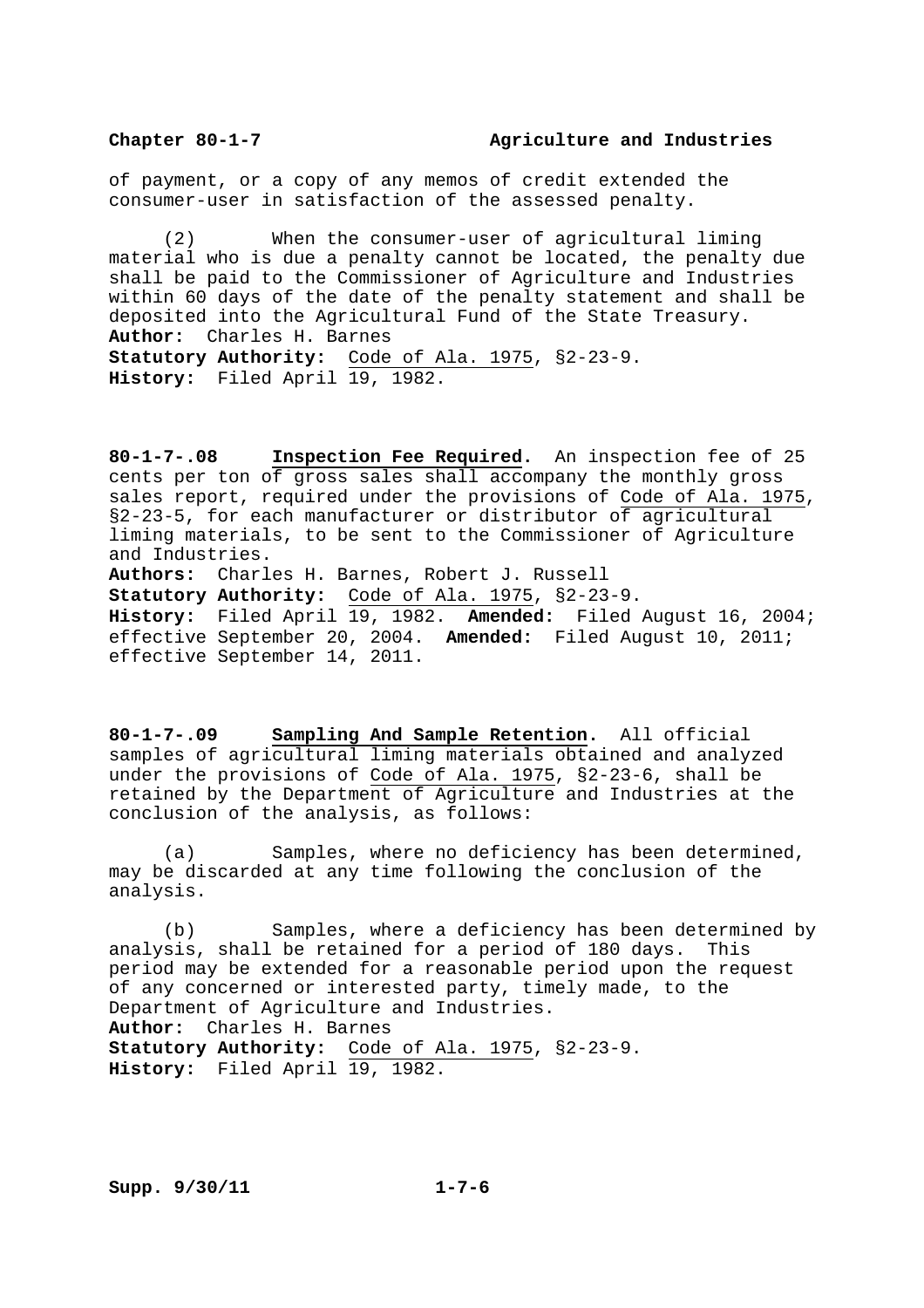#### **80-1-7-.10 Requirements Of Applicants For Permits.**

 (1) Every manufacturer or distributor selling agricultural liming materials in this state shall, on or before October 1 of each year or prior to manufacture or distribution of such liming material in the State of Alabama, apply for and obtain an annual permit for such purpose on a form to be furnished by the commissioner. Such application shall be accompanied by a permit fee of \$250.00 and shall show the brand name under which the liming material will be sold. If more than one type of agricultural liming material is manufactured or distributed or the product or the brand name is changed by a manufacturer or distributor, an additional permit fee of \$125.00 for each additional brand or type of liming material must be paid. All permits shall expire on September 30 of the following year. When the manufacturer and the distributor are not the same, only one permit shall be required unless the brand name is changed, as it is hereby intended that the permit fee be paid only once on the same brand.

 (2) Applicants for an agricultural liming materials permit shall furnish with the application for the permit a complete and accurate copy of the label to be attached to the container of agricultural liming materials sold in this state, or if sold in bulk, a true copy of the labeling information which is required to be placed on the delivery slip and made available to the vendor in sufficient quantities to accompany each load of liming material sold.

 (3) Only one permit will be required unless the Brand name is changed. **Authors:** Charles H. Barnes, John P. Hagood, Robert J. Russell **Statutory Authority:** Code of Ala. 1975, §2§2-23-3, -23-9. **History:** Filed April 19, 1982. **Amended:** Filed August 16, 2004; effective September 20, 2004. **Amended:** Filed August 10, 2011; effective September 14, 2011. **Amended:** Filed August 10, 2011; effective September 14, 2011.

**80-1-7-.11 Penalty For Violation Of Regulation.** Any person violating any provisions of this regulation shall be guilty of a misdemeanor as provided under the provisions of Code of Ala. 1975, §2-23-11. **Author:** Charles H. Barnes **Statutory Authority:** Code of Ala. 1975, §2-23-9. **History:** Filed April 19, 1982.